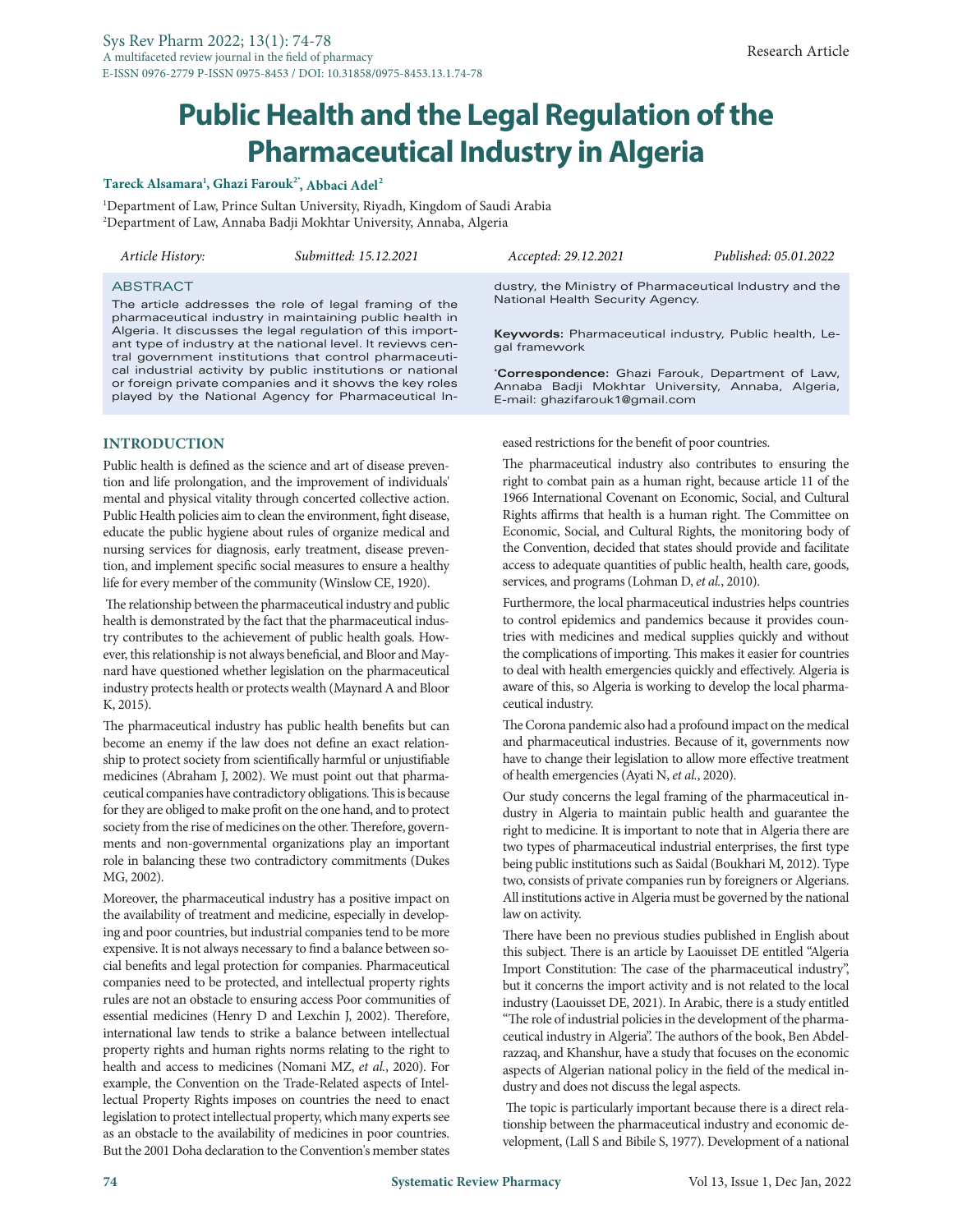pharmaceutical industry not only helps to break free from dependence on imports. It also contributes to job creation (Mooney KG, 2001). Moreover, patents on the pharmaceutical industry contribute to the development of economic development and constitute an important source of wealth (Kirim AS, 1985).

 The need for a national pharmaceutical industry has also increased since the emergence of the Corona pandemic, where the need for drugs to mitigate symptoms of the disease and for supplies to reduce the spread of the disease as well as its vaccine has increased (Barshikar R, 2020).

 Through this study, we are trying to evaluate the success of the Algerian legislature in developing a legal framework for the pharmaceutical industry that protects public health (Benabderazek K, 2018).

#### **METHODS**

The study is based on Algeria's national legal framework for the pharmaceutical industry, namely, legislation on health law and regulations on pharmaceutical activity. The study focuses on legal texts and uses the method of comparison whenever necessary.

## **RESULTS AND DISCUSSION**

#### *Overview of drug registration in Algeria*

Executive Decree No. 92/284 of 6 July 1992 regulated the procedure for registering medicines and pharmaceutical products used in human medicine and subjected them to strict procedures.

The article 23 of the above-mentioned decree states that it is possible to refuse to register a drug if it is proven to be harmful or if its use does not achieve the expected therapeutic effect, or if it does not include a qualitative and qualitative structure or its contents, or if its production does not allow for quality control *(Figure 1)*.





We must point out that pharmaceutical activity is not exclusive to public enterprises but is also open to private companies, but that the practice of pharmaceutical products is subject to the licensing system 92/285 of 6 July 1992, which contains to the conditions to be met by the institutions involved in the production or distribution of pharmaceutical products.

Because of the seriousness of public information and publicity relating to pharmaceutical products, the Algerian public authorities have established legal regulations for even this type of information and advertising, following Executive Decree No. 92/286 of 6 June 1992.

According to the rules of this decree, pharmaceutical companies cannot make publicity without obtaining a visa from public authorities. The decree prohibits publicity to the public for any prescription drug, or for treatments for specific diseases such as cancer, tuberculosis, AIDS (Acquired Immune Deficiency Syndrome), diabetes, infertility, blindness, or narcotic drugs.

## *Role of the National Pharmaceutical Control Laboratory in maintaining public health*

The National Laboratory for the Control of Pharmaceutical Products is one of the oldest regulatory institutions in the pharmaceutical industry, established by Decree 93/140 of 14 June 1993.

It is a public institution of an administrative nature with a legal personality, whose functions are focused on monitoring the quality and quality of pharmaceuticals. It records medicines and studies the harmlessness, effectiveness, and quality of marketed medicines.

## *Role of the National Pharmaceutical Agency in maintaining public health*

It is important to point out that the National Pharmaceutical Agency is a privately run public institution with moral, personal and financial independence (article 2 of Decree 1999/190). It's not a pharmaceutical company, it's a pharmaceutical industry control. The agency consists of a board of directors and a scientific board and is managed by a director.

 We note that issues relating to the agency's objectives are decided by the Governing Council following the legislation and organization in force, the agency's annual and multi-year projects, plans and program of work, and the agency's estimated budget. The agency's accounts, internal organization, and rules of procedure are also regulated. The Council also examines draft transactions, contracts, agreements, and conventions, appoints a governor, and establishes regional attachments (article 10 of Decree 1999/190).

 It should be noted that the board of directors of the agency consists of representatives of ministries of the state, such as the interior, as well as representatives of the Ministries of Health, Labor, Social Security, and Higher Education. Three persons are appointed by the Minister in charge of Health based on their competence and qualifications in areas related to the agency's functions (article 9 of Decree 1999/190).

 The Scientific Council of the Agency differs from the board of directors. It is composed of representatives of the National Council for Health Ethics, the National Council for Medical Ethics, pharmaceutical workers, pharmacy organizations, patient associations, scientific and pharmaceutical associations, and university professors. It also contains five experts other than members of specialized committees appointed by the Minister for Health based on their competence and qualifications in areas relevant to the agency's functions (article 21 of Decree 1999/190).

 It is necessary to note that the IAEA (International Atomic Energy Agency) Scientific Council is an advisory body, providing views and recommendations on matters relating to the agency's activity. It can make suggestions on strategies for developing the pharmaceutical sector, and can propose measures that would encourage production in pharmaceuticals and medical supplies. It might also express its opinion on all matters relating to the scientific and pharmaceutical fields relevant to the activity of the agency including draft legislative and regulatory texts governing pharmaceuticals and medical supplies (article 20 of Decree No).

 It must be made clear that the director of the agency is appointed by presidential decree on the proposal of the Minister in Charge of Health. Assisted in his duties by a secretary-general and sub-directors (article 16 of Decree 19/190), the director is responsible for implementing the decisions of the board of directors and the views of the Scientific Board of the Agency.

 It is necessary to emphasize that the National Pharmaceutical Agency has exclusive competence in the area of registration, medicines, and pharmaceuticals. The agency is responsible for the registration, validation, and control of pharmaceuticals and medical supplies and participates in the implementation of the National Policy on Pharmaceuticals and Medical Supplies Used in Human Medicine.

 It is also responsible for the control of pharmaceuticals and medical supplies and is responsible for causing or requesting the competent authorities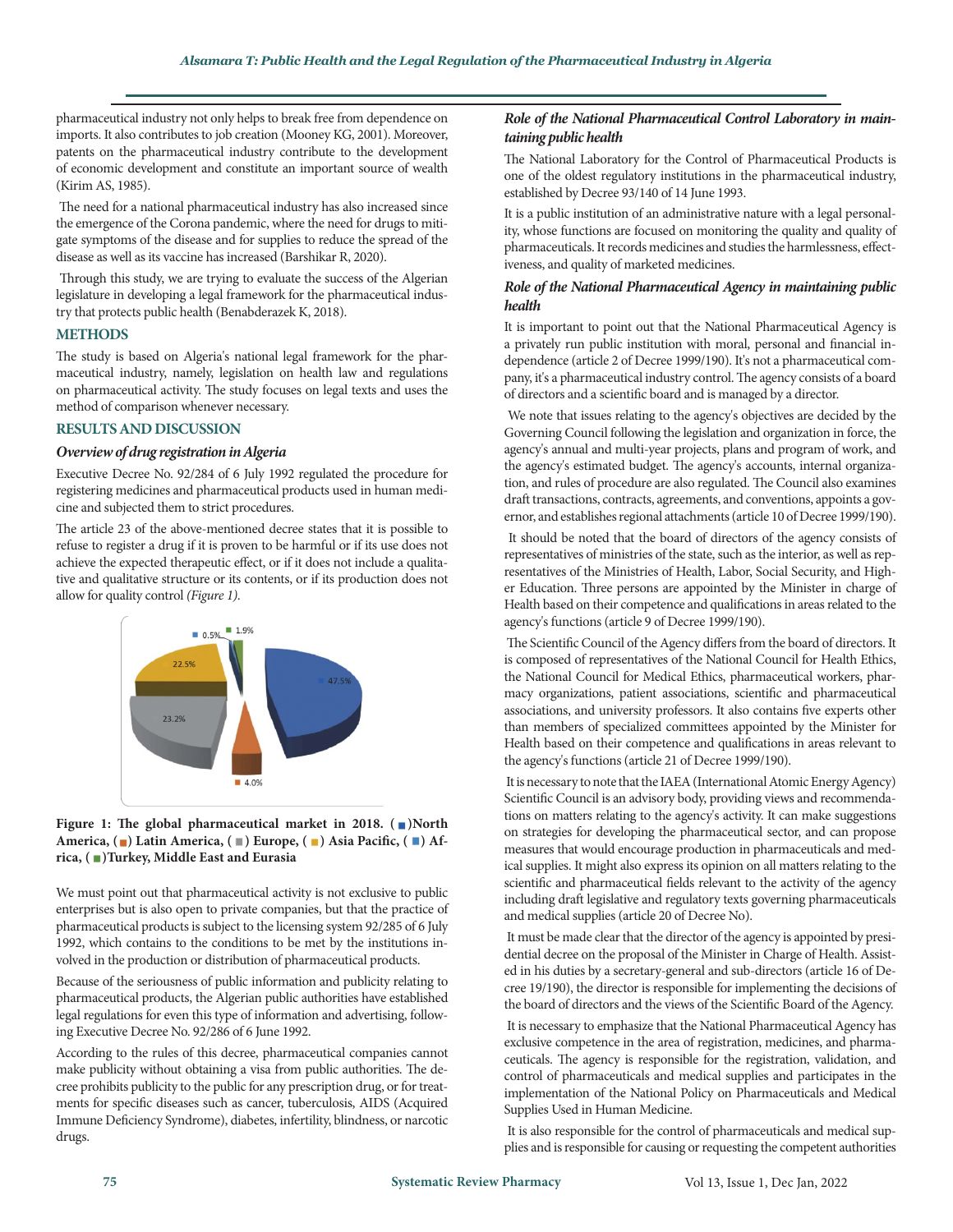to take the necessary measures aimed at maintaining public health in the event of a pharmaceutical substance or medical requirement that constitutes or may pose a threat to human health (Article 5 of Decree No). To achieve its objectives, the agency may express an opinion on provisional licenses for the use of unregistered medicines. It also contributes to the definition of good practice rules for the manufacture, storage, distribution, and disbursement of pharmaceuticals.

 The agency's field inspection and inspection functions are carried out by inspectors including, in particular, the monitoring of the application of rules of pharmaceutical good practice and standards of medical supplies following the legislation and regulations in force. It also conducts scientific assessments of the benefits, risks, and therapeutic value of pharmaceuticals and medical supplies, as well as their economic aspects. It must be noted that its tasks include:

• Contributing to the preparation and updating of pharmaceutical codes and medical supplies.

• Contribution to the preparation of the list of pharmaceuticals and essential medical supplies.

• Contribution to the preparation of the National Pharmaceutical Registry and the Pharmaceutical Constitution.

• Issuance of the drug price certificates upon registration as soon as it is determined by the Joint Sectoral Commission on Medicines.

• Licensing the promotion and publicity of registered pharmaceuticals for health professionals.

• Giving opinions on the standards, rules of good practice, procedures, and methods applicable to medical studies in relation to pharmaceuticals and medical supplies.

• Undertaking any study, research, or formative or information activities in the fields of its competence, and to contribute to the promotion of scientific research in the field of pharmaceuticals and medical supplies and the establishment of databases relating thereto.

• Participation in the preparation of the list of medicines compensable by social security bodies.

## *Role of the Ministry of Pharmaceutical Industry in maintaining public health*

 The most recent Presidential Decree No. 20-163 of 23 June 2020 appointing members of the Government as the Ministry of the Pharmaceutical Industry, under the auspices of the Ministry of Health, has now been abandoned, but the scientific approach requires that its functions be recognized.

 Regarding the above-mentioned decree, it enjoyed extensive powers that overlapped with the functions of the National Agency for the Pharmaceutical Industry, such as:

• Preparation, development, monitoring, and monitoring of pharmaceutical industry policy.

• Developing and proposing pharmaceutical strategies aimed at promoting national production, implementing such strategies, and ensuring their follow-up.

• Prepare and propose policies for the promotion and development of investment in the pharmaceutical industry.

• Prepare and propose policies for the conduct of state contributions to the public sector of the pharmaceutical industry and ensure their implementation.

• Develop and propose measures and actions aimed at the abundance, quality, and availability of pharmaceuticals and medical supplies.

• Encourage the completion of investment projects in the pharmaceutical industry and ensure their facilities, in particular alternative productive investment.

• Regulation of the framework for exploration and promotion of strategic and technological vigilance in the pharmaceutical industry.

• Proposal and adoption of any measures aimed at ensuring the control of pharmaceutical activities, in particular in the area of the registration and certification of pharmaceuticals and medical supplies.

• Proposal and adoption of any measures aimed at controlling the activities of pharmaceutical enterprises in the fields of production, import, export, exploitation, and distribution.

• Accreditation of pharmaceutical enterprises in the production, import, export, exploitation, and distribution of pharmaceuticals and medical supplies, as well as medical promotion companies and service providers.

 In the area of industrial policy, and in the promotion of national production and investment, it prepared the industrial policy of the pharmaceutical branch and assessed its impact, proposing necessary adjustments, in liaison with the parties concerned. It also promoted and harmonized the productive capacities of pharmaceutical enterprises to produce pharmaceuticals and medical supplies following specific objectives and national priorities. In addition, every measure was taken to achieve the objectives set by the pharmaceutical industry policy and to follow up the implementation of its development programs. It also encouraged the development of production inputs to create and promote the industrial fabric of users necessary for the integration of the pharmaceutical industry.

 It identified the mechanisms necessary to promote innovation and technological development in the pharmaceutical industry. All actions aimed at developing training and rehabilitation capacities in the professions of the sector could be proposed and implemented in liaison with the parties concerned. All measures for investment promotion could be proposed, and whatever contributed to improving the environment for the pharmaceutical industry.

 It also ensured the regulation of investment projects towards the production of high-value-added essential pharmaceuticals. It facilitated the establishment of industrial pharmaceutical enterprises and the promotion of contracts and partnerships between the public sector and the national and foreign private sectors in the pharmaceutical industry, in particular through the development, monitoring, and evaluation of a partnership program for industrial public enterprises (article 3 of Decree 2000/271).

 It should be noted that the Ministry has powers in the area of the supply of pharmaceuticals and medical supplies. The Ministry prepares the registration and certification policy and ensures its development and implementation, particularly in its targeting of high-value-added items from national production. The existing legislation and regulations on the quality, effectiveness, and security of pharmaceuticals and medical supplies are respected. In addition, all measures are taken to ensure the availability of pharmaceuticals and medical supplies, particularly in the area of market control.

 Temporary licenses for the use of unregistered medicines are also received in accordance with the legislation and regulation in force. Such legislation ensures that import programs for pharmaceuticals and medical supplies are carried out in integration with national production. Any measure aimed at controlling the national production of pharmaceuticals and medical supplies is proposed through the national territory (Article 4 of Decree 2000/271).

 It is necessary to point out that the Ministry assigned to the pharmaceutical industry plays an important role in the area of promotion of studies, research, and development under article 8 of Decree No. 20/271, by promoting research and development within producing pharmaceutical enterprises and by proposing all incentive measures for Research and Development activity in the pharmaceutical industry. It also promotes innovation in the pharmaceutical industry and ensures the promotion and development of clinic studies and the delivery of licenses.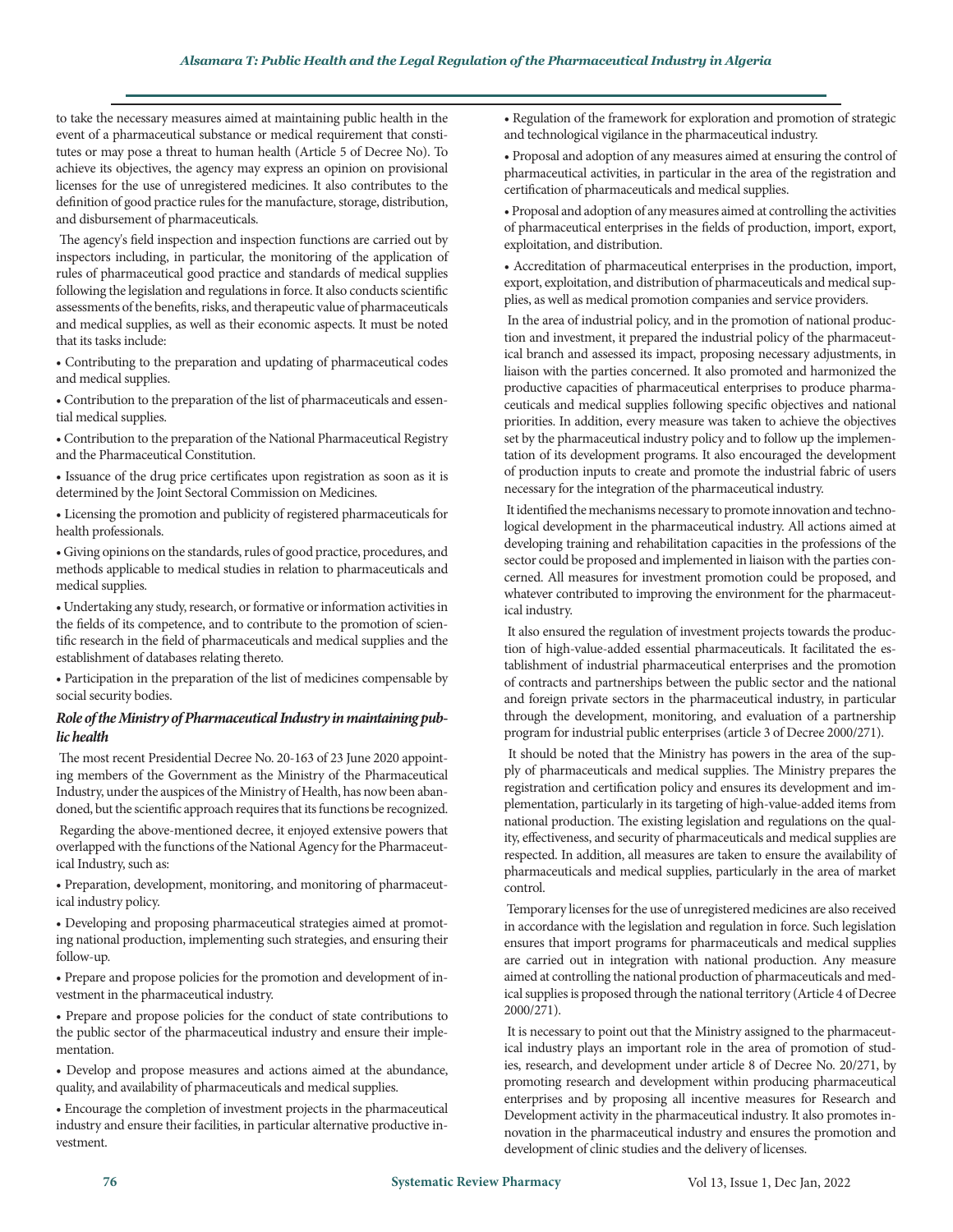The Ministry also has several powers in the area of strategic vigilance, in accordance with article 7 of Decree No. 20/271, which ensures that it follows the development and direction of the national, regional, and international pharmaceutical markets and takes all measures to ensure their balance. It ensures that all technological security devices are developed in the field of pharmaceutical industry activities.

 It also works on the establishment of a data bank and the preparation of periodic and circumstantial reports on the evaluation of the pharmaceutical industry. It promotes any measure that facilitates and enables clients to access new technologies in the pharmaceutical industry. The list of pharmaceuticals and essential medical supplies, as well as the National Pharmaceutical Registry, the Pharmaceutical Constitution, and the National Codes of Pharmaceuticals and Medical Supplies, are also prepared and updated.

#### *National Health Security Agency*

 Following the emergence of the Corona pandemic, Algeria established the National Agency for Health Security by Presidential Decree No. 20/158 of 13 June 2020. This agency serves as an advisory body for strategic vigilance in the service of Algeria's public authority. It is both a private and a public institution with legal personality and financial independence.

 It is an institution for monitoring, consultation, and oversight of the National Health Security Strategy and for ensuring its implementation. The agency's primary task is to prepare and implement the national health security strategy.

 The agency is responsible for coordinating national programs for the prevention and control of threats and risks of health crises. The agency is the scientific adviser to the public authorities in the area of health security and the reform of the national public health system.

 It is important to note that the agency has advisory, scientific guidance, and strategic vigilance bodies composed of scientific personalities, experts, and specialists recognized as competent in their fields.

#### *The role of the private sector*

 In Algeria, the pharmaceutical industry is not only confined to public institutions and agencies but to private institutions as well. Within this framework, the Algerian legislator, in article No.184 of the law No.08-13 relating to the protection and promotion of health, has exclusively designated the pharmaceutical public institutions and the accredited private ones as producers, importers, and exporters of the pharmaceutical products.

 In that context, the creation of a pharmaceutical company to produce medicines requires prior approval for completion and another approval for opening. These two approvals are exclusively delivered by the minister in charge of the pharmaceutical industry as stipulated in article No.17 of the executive decree No.21-82 relating to the pharmaceutical institutions and their accreditation requirements.

 Accordingly, many private actors like (Biopharm, Hydrapharm-Beker, Inpha-Médis-Biocare, LDM (Laboratoires de Diagnostic Maghrébins), Pharmalliance, etc) play a significant role in the production, import, export, distribution of medicines in Algeria. However, the contribution of these private players remains insufficient compared to the needs of the local market and the facilities provided by the public authorities in terms of legislation and real estate.

 Carrying out their work, these private companies may sign agreements with foreign laboratories to create a common project in Algeria. For example, the private pharmaceutical company Biopharm signed an agreement worth 15 million USD with the Indian group Cipla in February 2015 to market and distribute medicines for respiratory diseases. Biopharm also signed in the same year another agreement with the Anglo-Swedish AstraZeneca laboratory of over 50 million USD for the construction of a pharmaceutical manufacturing plant in Algeria (Algerian economic review Investment opportunities, U.N.I.D.O (United Nations Industrial Development Organization), Humilis, Tokyo November 2015. P.36).

 It is noted that the Algerian authorities in the last years are working to reduce the bill of the medicinal imports through encouraging private investments and pushing efforts towards the generic products. The aim of this is to reduce the dependency on foreign companies and to minimize the penetration of the Algerian pharmaceutical market by the world pharmaceutical companies.

## **CONCLUSION**

The research produced the following findings:

• Algeria has established an integrated system for framing the pharmaceutical industry at the national level. Algeria reserves its right to intervene in pharmaceutical economic activity through national industrial institutions. At the same time, Algeria allows private Algerian or foreign companies to become active in the pharmaceutical industry.

• Algeria has adopted institutions with considerable powers to frame the pharmaceutical industry to maintain public health, the aim of which is to protect society.

• Under its legislative policy in the pharmaceutical industry, Algeria has struck a balance between the need to protect health on the one hand and the protection of wealth on the other.

• Algeria still has several stages to invest in all legislative and institutional capacities in the pharmaceutical industry.

• Algeria has a strong legal framework and institutions that allow it to invest in the pharmaceutical industry, especially during the Corona pandemic.

• Algeria responded positively to the situation to deal with the Corona pandemic and established the National Health Security Agency. It became the State Adviser for Strategic Vigilance for Future Medical Emergencies.

#### **RECOMMENDATIONS**

In order to strengthen the role of the private pharmaceutical companies, it is highly recommended that:

• Public authorities should provide continuous information about the support and facilities provided to pharmaceutical investors.

• Public and private partnerships should be given priority within the pharmaceutical industry of the state.

• Startup pharmaceutical companies should be encouraged and accompanied by the public authorities.

• Pharmaceutical incubators should also be given priority in order to contribute effectively to the development of pharmaceutical research.

#### **ACKNOWLEDGEMENT**

All authors of this Article would like to thank the Governance and Policy Design Research Lab (GPDRL) of Prince Sultan University (PSU) for financial and academic support to conduct this research and publish it in Sustainability Journal.

#### **REFERENCES**

- 1. Winslow CE. [The untilled fields of public health.](https://www.science.org/doi/pdf/10.1126/science.51.1306.23) Science. 1920; 51(1306): 23-33.
- 2. Maynard A, Bloor K. [Regulation of the pharmaceutical industry:](https://journals.sagepub.com/doi/10.1177/0141076814568299)  [Promoting health or protecting wealth?](https://journals.sagepub.com/doi/10.1177/0141076814568299) J R Soc Med. 2015; 108(6): 220-222.
- 3. Abraham J. [The pharmaceutical industry as a political player.](https://www.thelancet.com/journals/lancet/article/PIIS0140-6736(02)11477-2/fulltext) Lancet. 2002; 360(9344): 1498-1502.
- 4. Dukes MG. [Accountability of the pharmaceutical industry.](https://www.thelancet.com/journals/lancet/article/PIIS0140-6736(02)11599-6/fulltext) Lancet. 2002; 360(9346): 1682-1684.